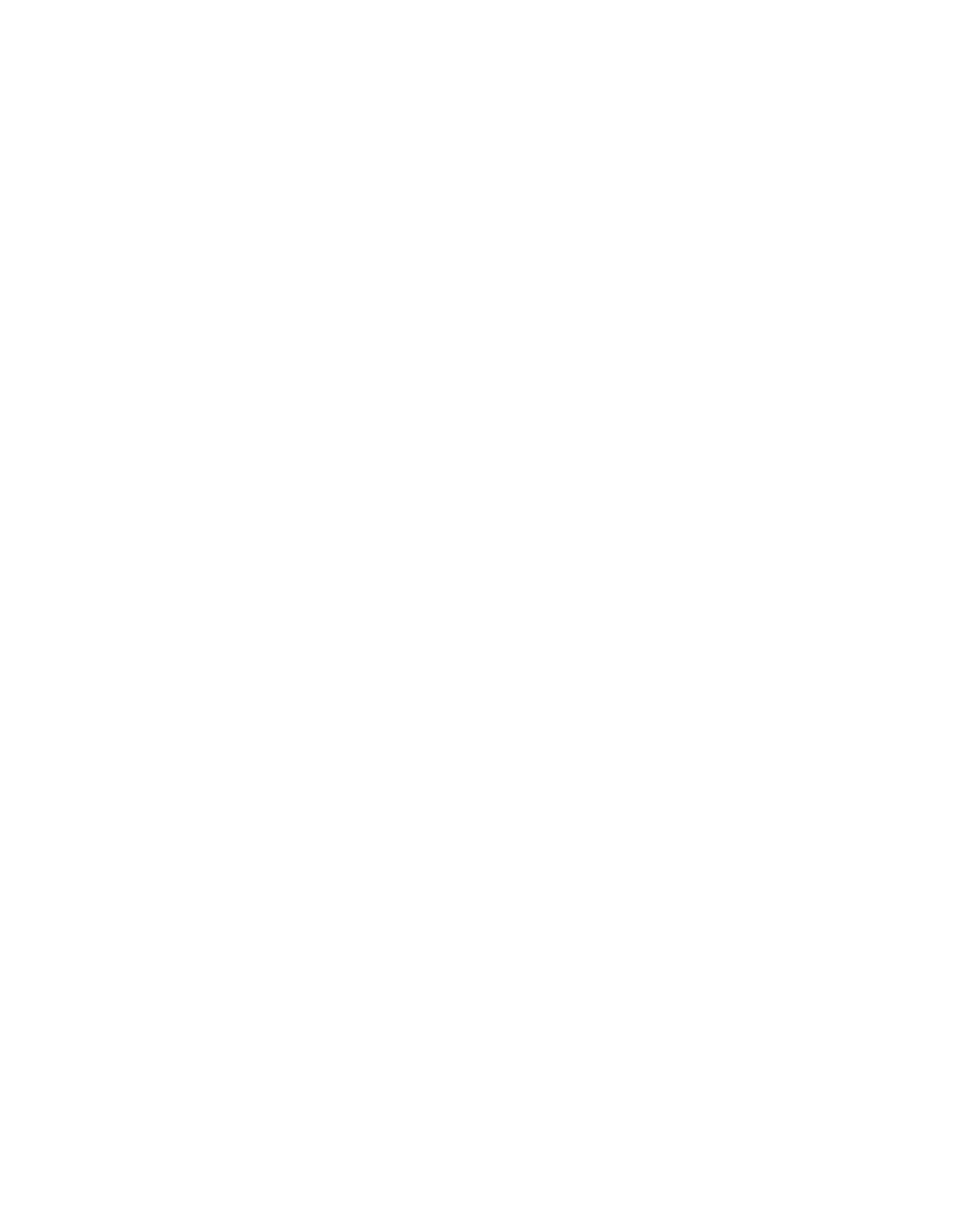

**Screening for Substance Abuse During Pregnancy: Improving Care, Improving Health**

*By*

Barbara Morse, Ph.D., Shelly Gehshan, M.P.P., and Ellen Hutchins, Sc.D.

*Published by* National Center for Education in Maternal and Child Health Arlington, Virginia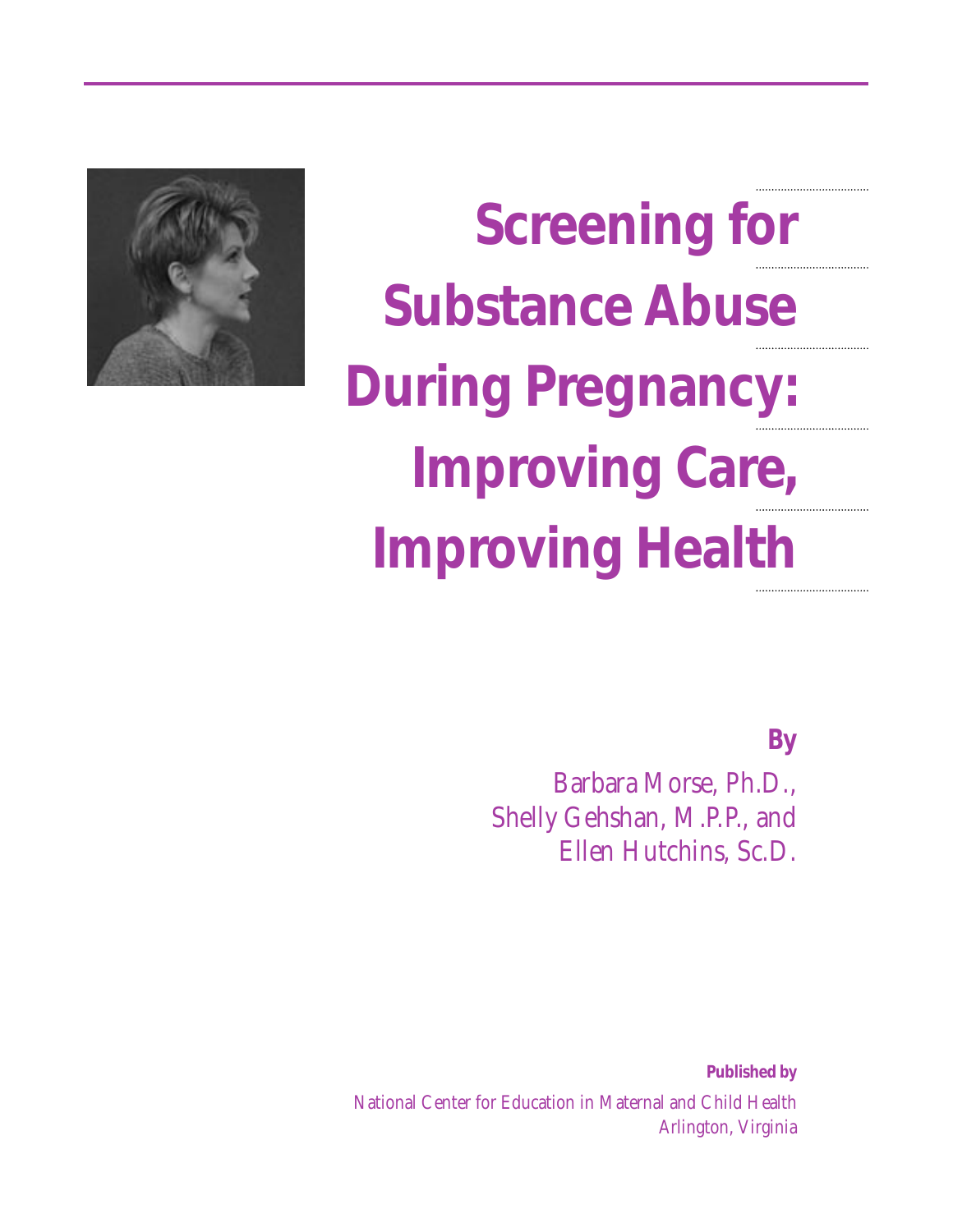#### **Cite as**

Morse B, Gehshan S, Hutchins E. 1997. *Screening for Substance Abuse During Pregnancy: Improving Care, Improving Health.* Arlington, VA: National Center for Education in Maternal and Child Health.

*Screening for Substance Abuse During Pregnancy: Improving Care, Improving Health* is not copyrighted. Readers are free to duplicate and use all or part of the information contained in this publication. In accordance with accepted publishing standards, the National Center for Education in Maternal and Child Health (NCEMCH) requests acknowledgment, in print, of any information reproduced in another publication.

The mission of the National Center for Education in Maternal and Child Health (NCEMCH) is to promote and improve the health, education, and well-being of children and families by leading a national effort to collect, develop, and disseminate information and educational materials on maternal and child health; and by collaborating with public agencies, voluntary and professional organizations, research and training programs, policy centers, and others to advance knowledge in programs, service delivery, and policy development. Established in 1982 at Georgetown University, NCEMCH is part of the Georgetown Public Policy Institute. NCEMCH is funded primarily by the U.S. Department of Health and Human Services through its Maternal and Child Health Bureau.

ISBN 1-57285-042-6

#### *Published by:*

National Center for Education in Maternal and Child Health 2000 15th Street, North, Suite 701 Arlington, VA 22201-2617 (703) 524-7802 (703) 524-9335 fax Internet: info@ncemch.org World Wide Web: http://www.ncemch.org

*Single copies of this publication are available at no cost from:* National Maternal and Child Health Clearinghouse 2070 Chain Bridge Road, Suite 450 Vienna, VA 22182-2536 (703) 356-1964 (703) 821-2098 fax

*This publication has been produced by the National Center for Education in Maternal and Child Health under its cooperative agreement (MCU-119301) with the Maternal and Child Health Bureau, Health Resources and Services Administration, Public Health Service, U.S. Department of Health and Human Services.*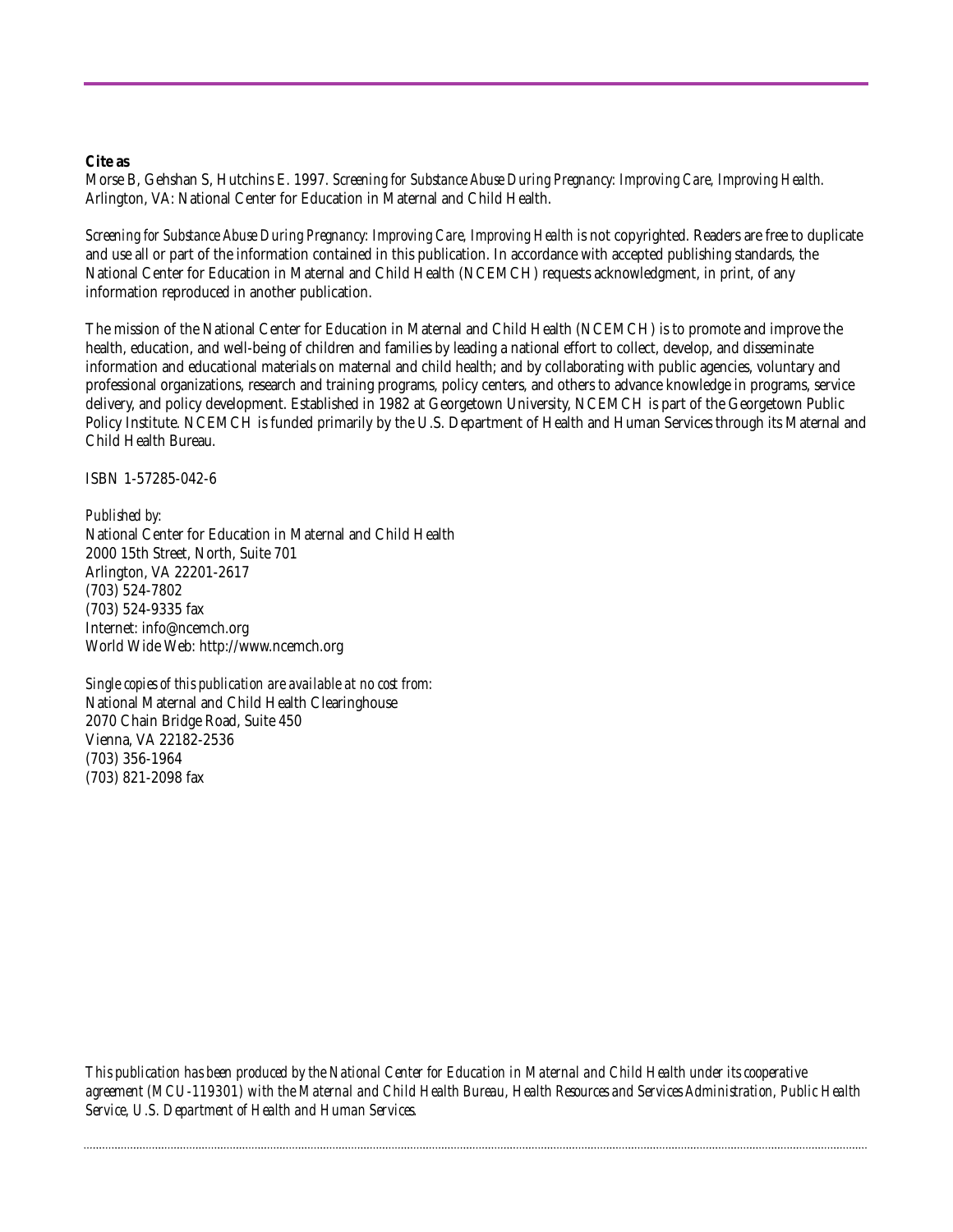

### **ACKNOWLEDGMENTS**

The concept for this document came<br>out of a consensus meeting held in<br>July 1992 convened by the Center<br>for Substance Abuse Prevention under the out of a consensus meeting held in July 1992 convened by the Center for Substance Abuse Prevention under the auspices of the National Resource Center for the Prevention of Perinatal Abuse of Alcohol and Other Drugs to examine substance abuse screening and assessment instruments and develop a reference manual. The Maternal and Child Health Bureau would like to thank the participants of that meeting as well as the following persons for reviewing drafts of this document and assisting us in the selection of several screening instruments appropriate for use with pregnant women in the clinic setting: Gene Burkett, M.D., Perinatal Division, University of Miami, Miami, FL; Donna Caldwell, Ph.D., National Perinatal Information Center, Providence, RI; Grace Chang, M.D., Harvard School of Medicine, Boston, MA; Ira Chasnoff, M.D., National Association for Families, Addiction Research and Education, Chicago, IL; Wendy Chavkin, M.D., M.P.H., Chemical Dependency Institute, Beth Israel Medical Center, New York, NY; Nancy Day, Ph.D., Western Psychiatric Institute and Clinic, Pittsburgh, PA; Karol Kaltenbach, Ph.D., Family Center, Jefferson Medical College, Thomas Jefferson University, Philadelphia, PA; Sandra Lapham, M.D., Substance Abuse Research Program, Lovelace Medical Foundation, Albuquerque, NM; Susan Martier, Ph.D., Hutzel Hospital, Detroit, MI; Pat Paluzzi, C.N.M., American College of Nurse-Midwives, Washington, DC; Elizabeth Rahdert, Ph.D., Division of Clinical and Services Research, NIDA, Rockville, MD; Marcia Russell, Ph.D.,

Research Institute on Addictions, Buffalo, NY; Sydney Schnoll, M.D., M.P.H., Division of Substance Abuse Medicine, Virginia Commonwealth University, Richmond, VA; and Robert A. Welch, M.D., Department of OB/GYN, Providence Hospital, Detroit, MI.

This document was prepared by Barbara A. Morse, Ph.D., Director, Fetal Alcohol Education Program, Boston University School of Medicine, Boston, MA; Shelly Gehshan, M.P.P., Program Principal, Forum for State Health Policy Leadership, National Conference of State Legislatures, Washington, DC; and Ellen Hutchins, Sc.D., Health Care Administrator, Maternal and Child Health Bureau, Health Resources and Services Administration, U.S. Department of Health and Human Services, Rockville, MD. Editorial and graphic design services were provided by Judith Serevino, Editor, National Center for Education in Maternal and Child Health (NCEMCH), Arlington, VA; Oliver Green, Senior Graphic Designer, NCEMCH; and Carol Adams, M.A., Director of Communications, NCEMCH.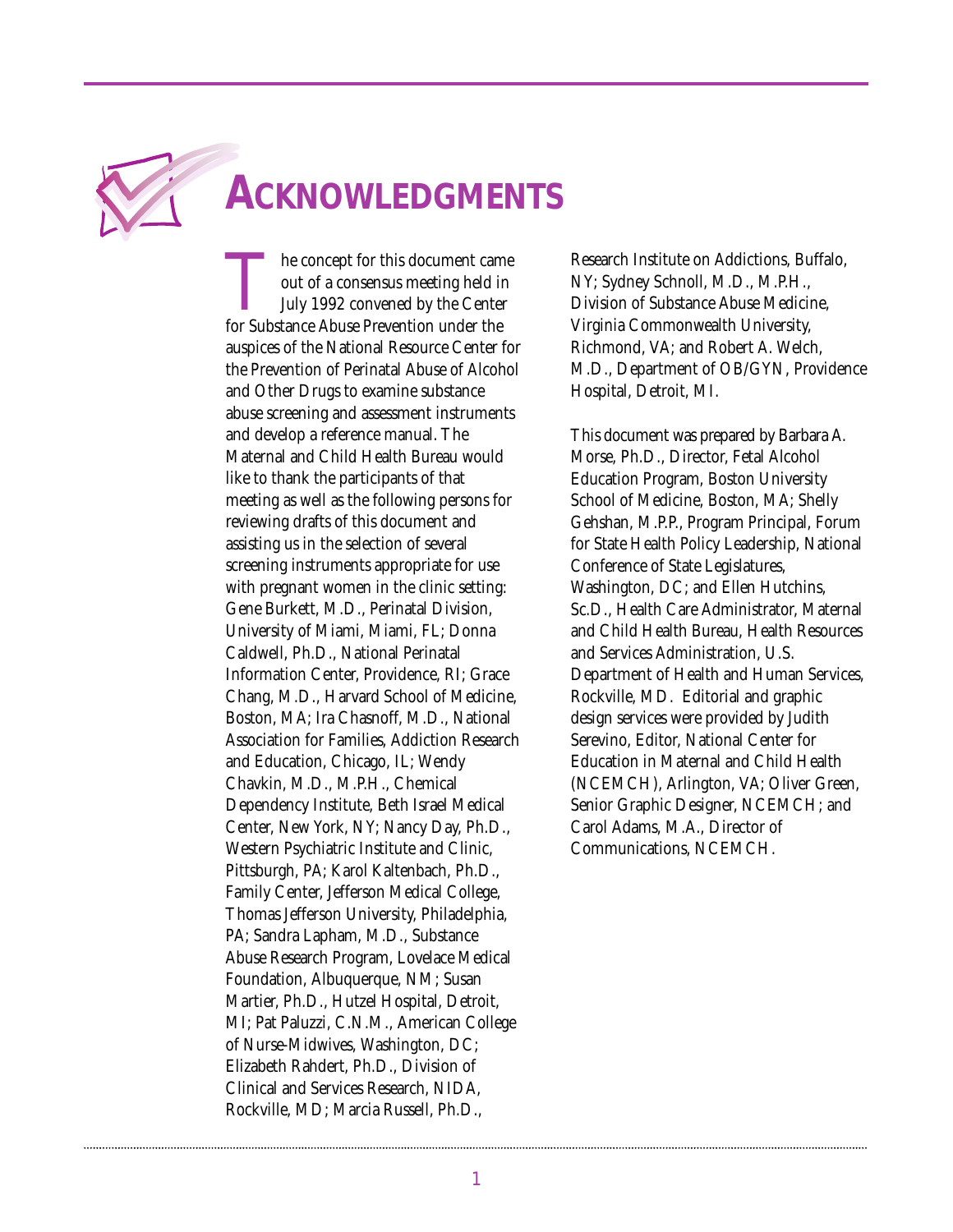

### *Substance Abuse Is a Major Problem During Pregnancy*

- Five to 10 percent of all women have substance abuse problems during pregnancy
- Substance abuse contributes to obstetric and pediatric complications, including fetal alcohol syndrome, prematurity, and abruptio placenta
- Treatment for substance abuse during pregnancy is significantly more effective than at other times in a woman's life

### *Screening Tools Are the Most Effective Way to Determine Risk*

- Laboratory tests and urine toxicologies are ineffective tools for determining substance abuse
- Quick, brief questionnaires have been demonstrated to be effective in prenatal care for assessing alcohol and drug use
- Pregnant women describe their health care providers as the best source of information and will generally follow the provider's advice

### *How to Use Screening Tools*

- Choose a screen that fits your style
- Be nonjudgmental and supportive when asking about use
- Stress benefits of abstinence and offer to help the patient achieve it
- Know where to refer a patient for further assessment

### *Screening Example:***T-ACE**

- How many drinks does it take for you to feel high? (**T**olerance)
- Have people **A**nnoyed you by criticizing your drinking?
- Have you ever felt you ought to **C**ut down on your drinking?
- Have your ever had a drink first thing in the morning to steady your nerves or get rid of a hangover? (**E**ye-opener)

(Sokol et al. 1989)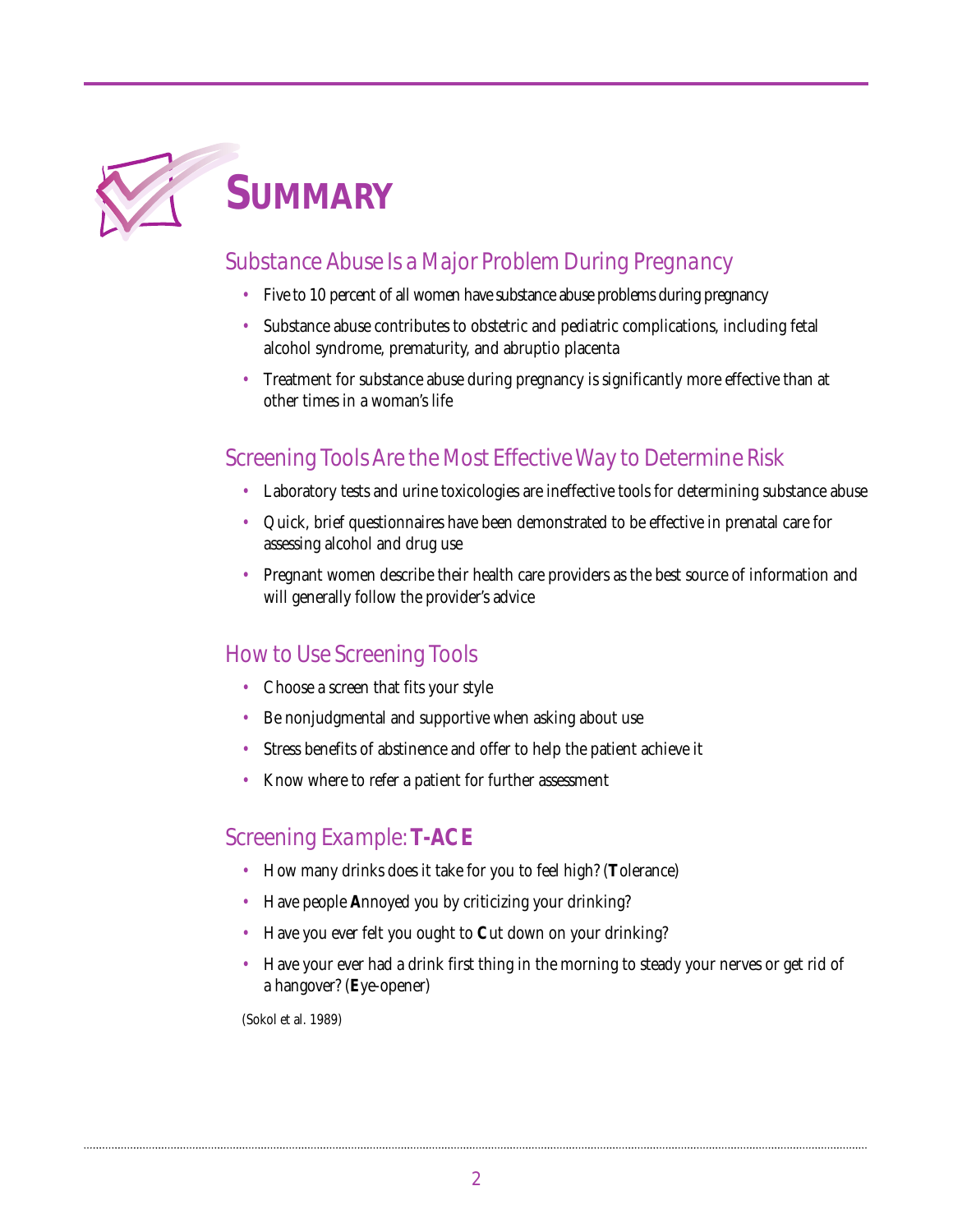

## **THE PROBLEM**

**1999 Statement describes the statement describes the of many health care pro regarding the occurrence of domestic** statement describes the belief of many health care providers violence, HIV, and substance abuse among their patients (Schwartz 1993). Everyone agrees that these problems exist—but not in their practice. As a result, inquiring about drug and alcohol use is often neglected when providing prenatal care.

In today's fiscal climate, it is difficult to hear of one more problem that should be addressed in the medical setting. Time allotted with each patient is reduced, and successful practice is measured by cost containment as often as by patients' health. Yet attention to substance abuse problems during pregnancy is one area in which patient health can be improved and costs can be reduced. This manual was developed to provide prenatal providers with the background and skills to successfully recognize alcohol and drug abuse among patients, to institute protocols to improve the health of both mother and newborn, and to reduce the financial and physical costs associated with prenatal substance abuse.

Alcohol abuse and/or drug abuse occurs in 5 to 10 percent of women in the childbearing years, evenly spread across all ethnic, geographic, and socioeconomic groups (Stratton et al. 1996; Chasnoff et al. 1990). There are multiple risks to both mother and child when alcohol or drugs are abused during pregnancy. Alcohol abuse is associated with fetal alcohol syndrome (FAS) or fetal alcohol effect (FAE), which represent neurologic disorders and physical anomalies. FAS and FAE affect as many as 30,000

births each year (Abel and Sokol 1991). Cocaine or crack abuse contributes to extreme prematurity and possible long-term central nervous system disorders. Estimates of the number of infants in the United States born exposed to cocaine each year range from 91,500 to 240,000 (GAO 1990; Gomby and Shiono 1991). Opiate use can cause physical addiction in the newborn, requiring intensive medical intervention at birth. Substance abuse can also contribute to decreased birthweight and the risk of increased obstetrical problems such as poor weight gain, abruptio placenta, and HIV.

The most recent nationally cited estimates report that 5.5 percent of all pregnant women use an illicit drug during pregnancy (National Pregnancy and Health Survey 1996). Abuse of drugs and alcohol among pregnant women often remains unnoticed and untreated. Outward signs of substance abuse may be subtle. Pregnant women who are abusing drugs or alcohol may not present with the same stereotypical symptoms seen in an older or late-stage abuse population. Studies at Boston City Hospital in the late 1970s found that heavily drinking women were no more likely than nonabusing patients to miss appointments, register for prenatal care late, or come in intoxicated. They were, however, slightly older and more likely to use other drugs and cigarettes (Rosett et al. 1983). Early studies of alcohol abuse among prenatal patients found that clinic staff reported no alcohol abuse among their patients, when, in fact, screening identified between 9 and 11 percent drinking at risk levels (Rosett et al. 1983; Sokol 1980; Larsson 1983). Addiction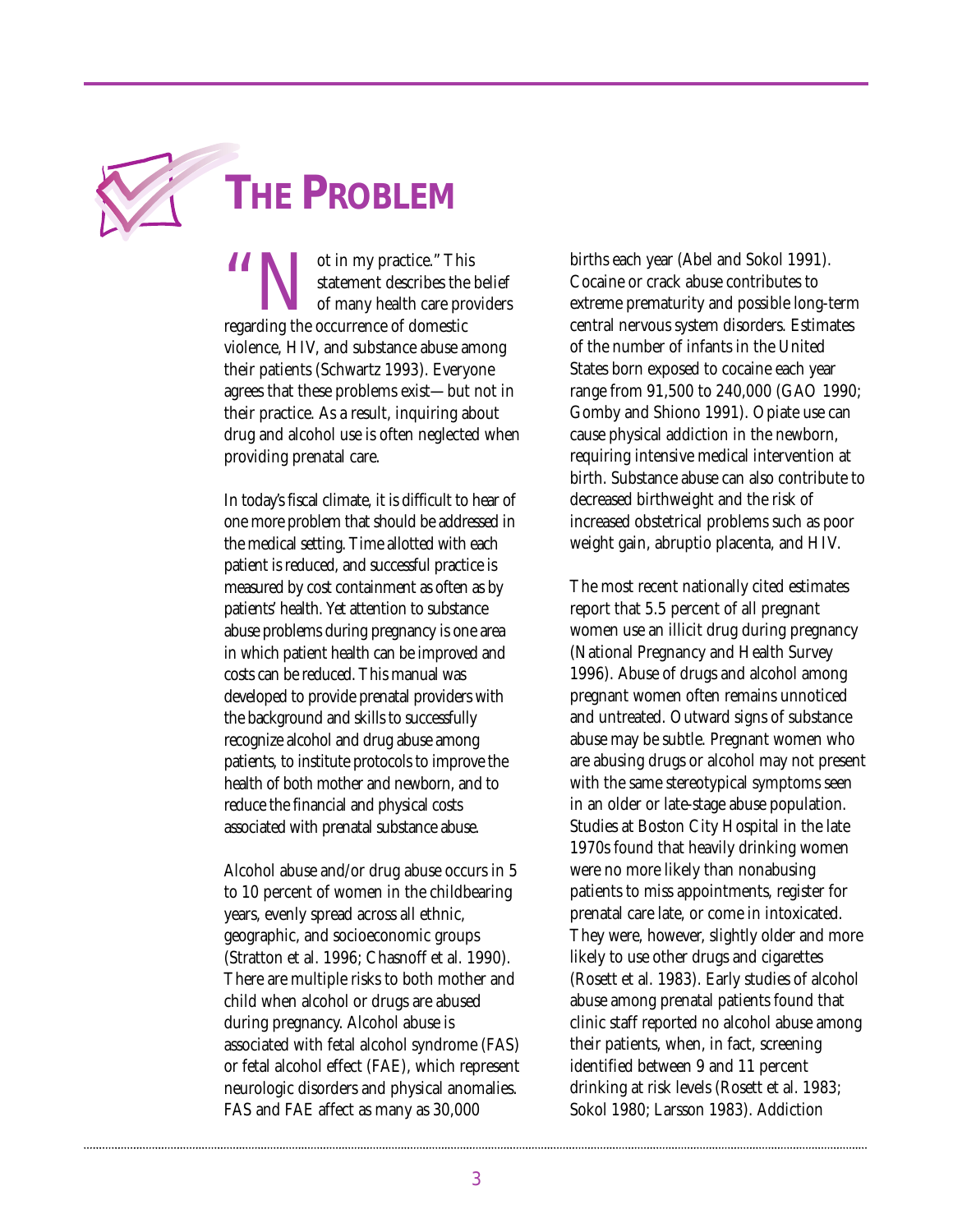specialists estimate that in the early stages of heavy use as many as 90 percent of all people who abuse drugs or alcohol are able to maintain their normal lifestyle, keeping appointments, jobs, and relationships. It would be a rare professional today who does not have someone in his or her practice

with drug or alcohol problems. Attention to illicit drug abuse has alerted practitioners that addictions are more widespread than might be expected. However, many are still unclear how to routinely and comfortably identify women at risk, and how to provide effective interventions.



## **THE SOLUTION**

number of clinical methods have<br>been developed to detect substan<br>abuse. These include blood tests,<br>urine toxicology screens, and educated been developed to detect substance abuse. These include blood tests, guessing based on clinical experience. Blood tests (such as liver function tests) may detect organ damage or malfunction, but only identify those patients with long-term use in whom secondary symptoms have occurred. Early stage substance-abusing women are rarely identified by this means. In spite of the popularity of urine toxicologies (in response to illicit drug use), these screens are able to identify only fairly recent use of a substance (i.e., cocaine may be detected for no more than 36 hours after use) and provide no information about frequency or length of use. Women who have not used drugs in the day or two prior to a prenatal visit will not be identified. Urine, blood, and breath tests are all unreliable indicators of alcohol use, as alcohol is metabolized quickly and is unlikely to be detected in body fluids (Christmas 1992). Educated guessing based on clinical experience may identify some users, but is heavily dependent on the practitioner's attitudes and experiences. The majority of at-risk women who do not fit stereotypic molds will be missed. The most effective method for

detecting substance abuse remains a screening tool.

Screening tools are questionnaires designed to be administered face-to-face, patient to provider. They are not designed to diagnose a substance abuse problem, but are intended to determine if a patient may be at risk for alcohol or drug problems and would benefit from a more comprehensive evaluation by a specialist. Effective screening tools in the prenatal setting are those that:

- Can be administered in 5–10 minutes
- Are used routinely with every patient, not just those in whom substance abuse is "suspected"
- Can be adapted to fit a provider's personal history-taking style
- Can be administered multiple times across a pregnancy, since patients may be more forthcoming as they develop trust with a provider
- Provide an opportunity to educate about alcohol and drug abuse and the benefits of stopping while pregnant

A screening tool for substance abuse should be incorporated into every prenatal intake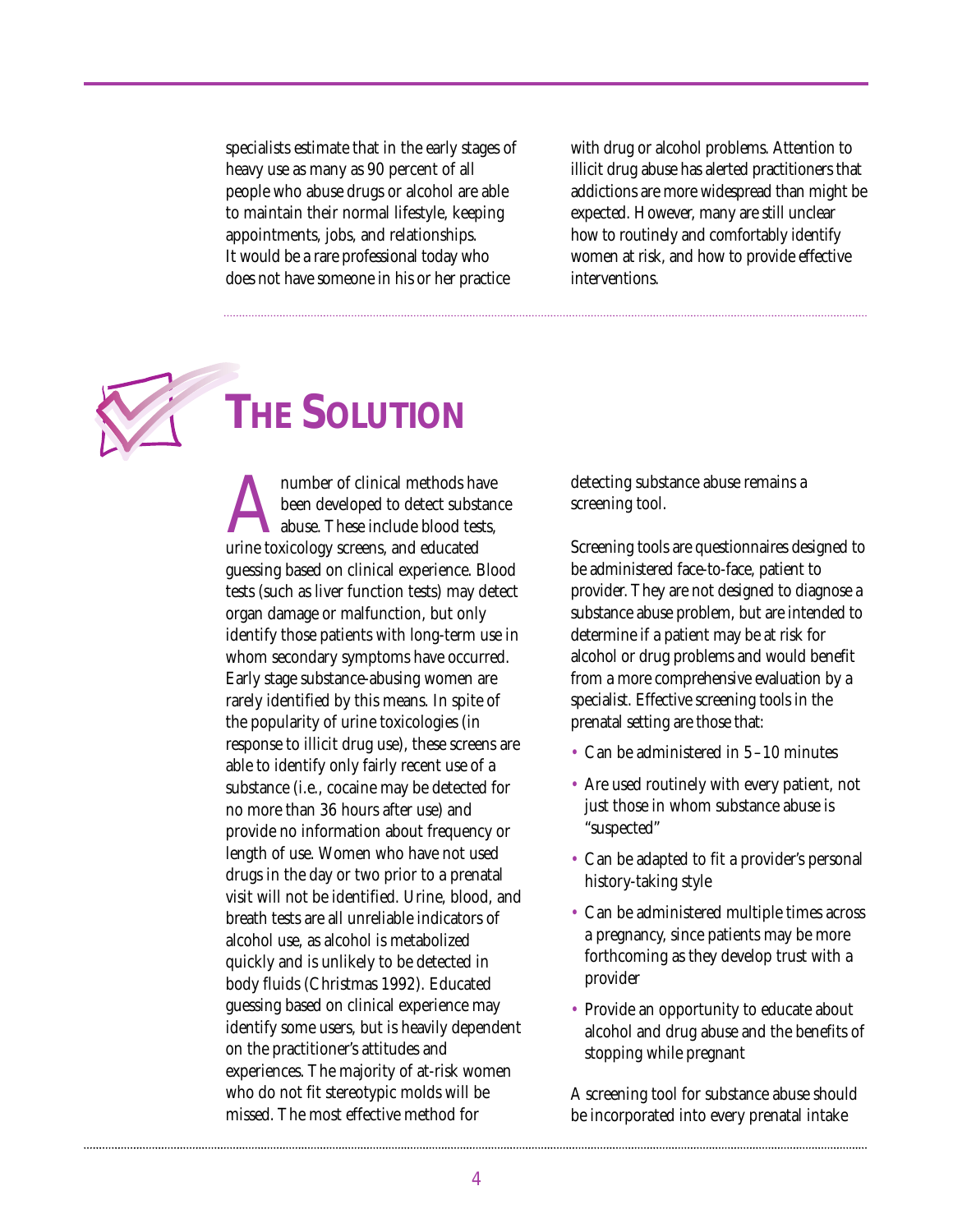and history form. Asking *every* patient questions in a health context lessens the stigma associated with the topic, and expresses concern for the health of the mother and baby. Just as screening for diabetes is a routine and ongoing part of prenatal care, questions about substance abuse are most effective when used consistently and routinely. Intervention can be provided for problems as soon as they are identified, reducing the chances of obstetrical and newborn complications.

Pregnancy may be a window of opportunity to intervene for substance abuse problems (Weiner and Larsson 1987). It may be the first time that a woman has sought medical care (Woods 1993). Denial—a concern whenever questions are asked about substance abuse—may be less common during pregnancy. Pregnant women as a group are invested in the health of their babies and can no longer deny that their alcohol or drug abuse is hurting anyone but

themselves. Women in recovery have reported that they wanted help during pregnancy but didn't know how to ask (McElaney 1991). Pregnant women report that they consider health care providers one of their best sources of information, and are likely to comply with advice given (Minor and Van Dort 1982). This makes the prenatal setting the ideal place for discussion of substance abuse.

Even for women who do not have substance abuse problems, a routine screening offers the chance to discuss the risks of alcohol and drug use, particularly use that may have occurred prior to knowledge of pregnancy. Substance abuse problems in a partner may also be discussed. Initiating this discussion in what is generally a nonjudgmental, healthoriented setting conveys the message that these issues are important to the healthiest possible pregnancy.



# **THE BENEFITS OF SCREENING**

- Substance abuse during pregnancy is<br>
1. Substance abuse during pregnancy is creening can have several immediate benefits:
- placed as an issue critical to the health of mothers and babies.
- 2. Education can be provided about the risks of alcohol and illicit drugs, and about behaviors that might have occurred prior to the prenatal visit.
- 3. Identification of women whose pregnancies are at risk due to their

substance abuse allows for the earliest possible intervention or referral to specialized treatment.

While each of these benefits is important, the greatest one is identification of women at risk. Over the past 20 years multiple studies have demonstrated benefits to both mothers and their infants when substance abuse treatment was provided. Rosett et al. (1983) demonstrated that women identified as heavy drinkers in the prenatal setting were responsive to treatment. Those who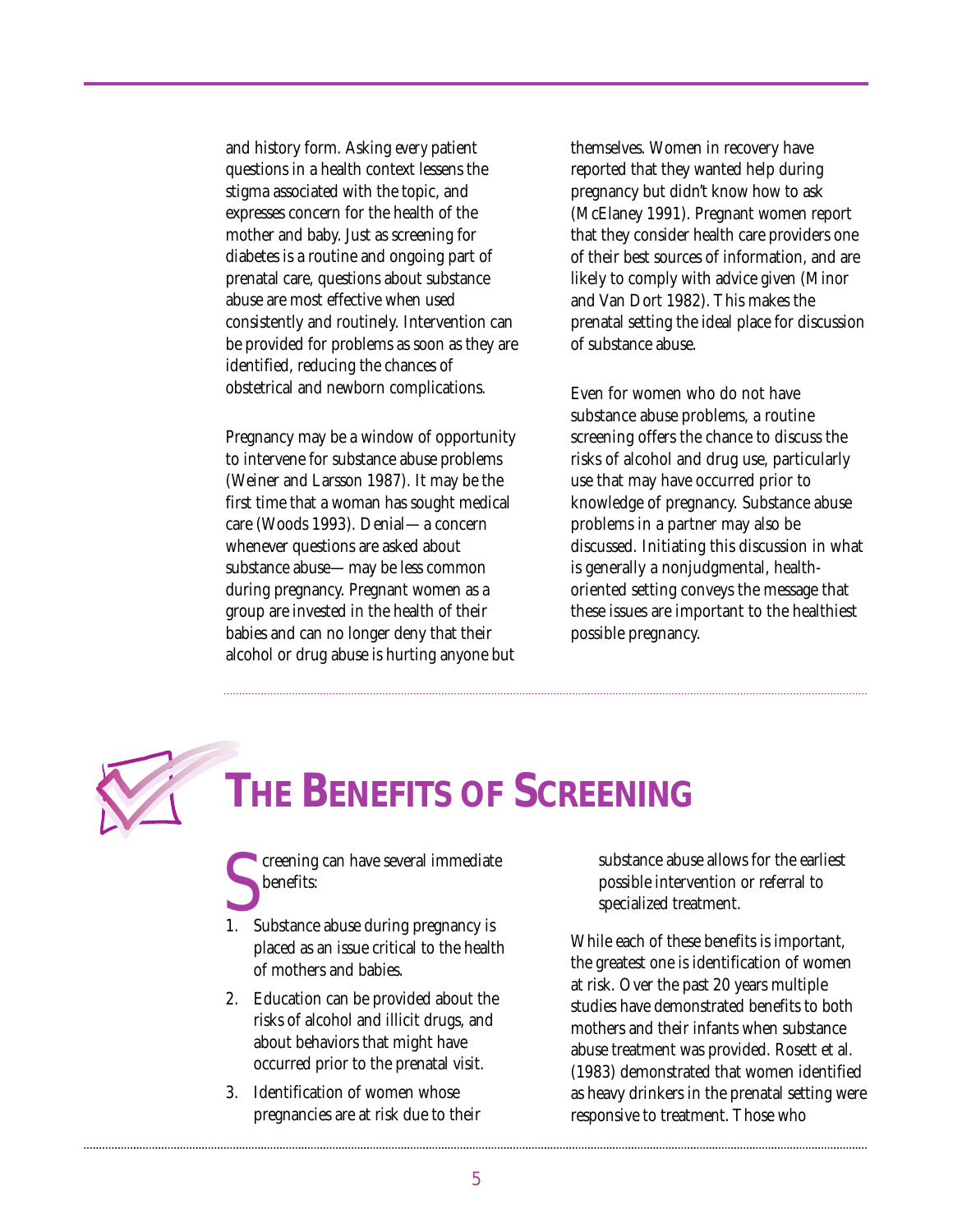completed at least three counseling sessions (66 percent) had babies who were significantly healthier at birth. Obstetrical complications were also reduced. Larsson (1983) and Smith et al. (1986) had similar findings. Follow-up studies of children born to heavily drinking women who responded to treatment demonstrated a persistence of the benefits observed at birth (Larsson 1985).

Chasnoff (1989) reported a reduction of one-half in the incidence of abruptio placenta and prematurity among a group of women who reduced cocaine abuse during pregnancy. Low birthweight was not observed among the group participating in treatment, but was 25 percent among those who continued cocaine use.

Cost savings from screening and identification of substance-abusing mothers are also substantial. For every birth with cocaine exposure that can be prevented, more than \$5,000 in medical costs can be saved. Reductions in crack use, other drug use, or the use of foster care can add substantially to the savings. At the national level, the total medical cost for neonatal cocaine exposure is estimated to be \$500 million (Phibbs et al. 1991).

Preventing FAS could save at least a portion of the \$74.6 million dollars estimated to be the annual cost for the care of affected individuals (Abel and Sokol 1991). Thus the 5–10 minutes of screening followed by an appropriate intervention during prenatal care is a relatively modest investment that can result in enormous cost benefits.

# **THE ROLE OF THE HEALTH CARE PROVIDER**

**Physicians, nurses, and others involved**<br>in prenatal care can play a unique role<br>in the reduction of substance abuse<br>during pregnancy and its related problems. in prenatal care can play a unique role in the reduction of substance abuse during pregnancy and its related problems. In this positive, health-oriented context, supportive inquiry about all aspects of a woman's life, including her use of drugs or alcohol, can open the door to referral and treatment. Many pregnant women will reduce their use of drugs and/or alcohol following supportive advice from a health care professional, even if they never disclose that use (Rosett and Weiner 1981). Health care professionals can also help women see the benefits of stopping through improved sense of well-being, physical measures such

as weight gain, and better personal relationships.

All health care professionals have the basic skills to identify and refer at-risk women for treatment. While the topic may be difficult for patients and providers alike to discuss, the basic skills of interviewing, being empathic and supportive, providing education on the risks of continuing the adverse behaviors, and describing the benefits of treatment, referral, and follow-up are no different than they would be for any other medical problem. Providers can make the difference.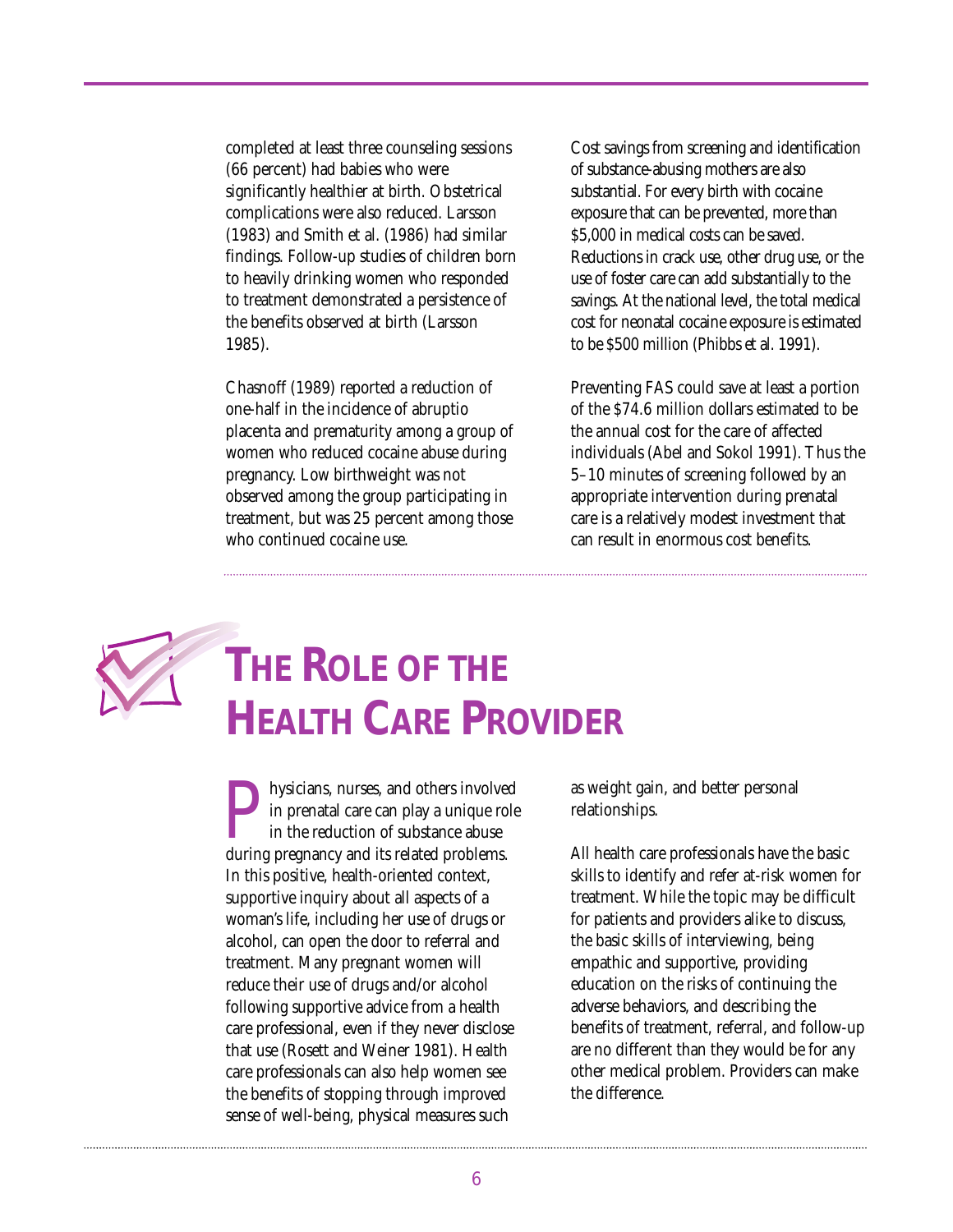# **FINDING AND USING A SCREENING TOOL**

The first question that occurs to<br>most practitioners about screening<br>is, "When am I going to find the<br>time to do this?" followed by, "There's really most practitioners about screening is, "When am I going to find the no point in asking anyway. Denial is so powerful that no one will tell you the truth." Finding time for any additional procedure is a challenge for every provider. Yet most screening will take a relatively short amount of time—perhaps 30 seconds for the majority of patients who do not have a substance abuse problem and  $5-10$ minutes for the 10–15 percent of patients who do. Many professionals find that the time taken for the screening actually saves time in other ways, either by answering questions that might have come up at another time, or in reduced care time for a patient in whom obstetrical complications can be prevented.

While denial may occur, routine screening begins the discussion. For those patients in whom you suspect substance abuse, even if they have been unable to disclose it to you, it is important to review the benefits of reduction or abstinence. Some women may seek help or cut down on their own, based on your advice. However, statements such as "Now that you're pregnant, just don't drink" or "You don't drink or use drugs, do you?" may inadvertently reinforce denial and may convey the message that there is no benefit to be achieved by stopping now. The purpose of the screening should be to begin an open discussion about alcohol and drug use.

#### **HOW TO ASK AND HOW TO RESPOND**

#### *1. Find an approach that is comfortable for you.*

Choose a screening tool that you can use with all patients. For convenience, five screens are listed in the back of this document. Remember that there is no one perfect way to ask, and that screens can be adapted to fit each person's preferred style.

#### *2. Be nonjudgmental.*

Experience has shown that patients are generally not offended by questions about alcohol and drug use if they are asked in a nonjudgmental, nonmoralistic, nonthreatening manner, and if the health implications and benefits of reduction and abstinence are stressed. As each of us comes with experiences, attitudes, and beliefs that may be intentionally or unintentionally conveyed during an interview, it is always important to recognize and address personal attitudes that may influence a patient's response. In an office or clinic setting, it is important that all staff understand the reasons for asking about substance abuse, even those who may not be involved in the actual interview. This helps reduce bias that may be conveyed to patients.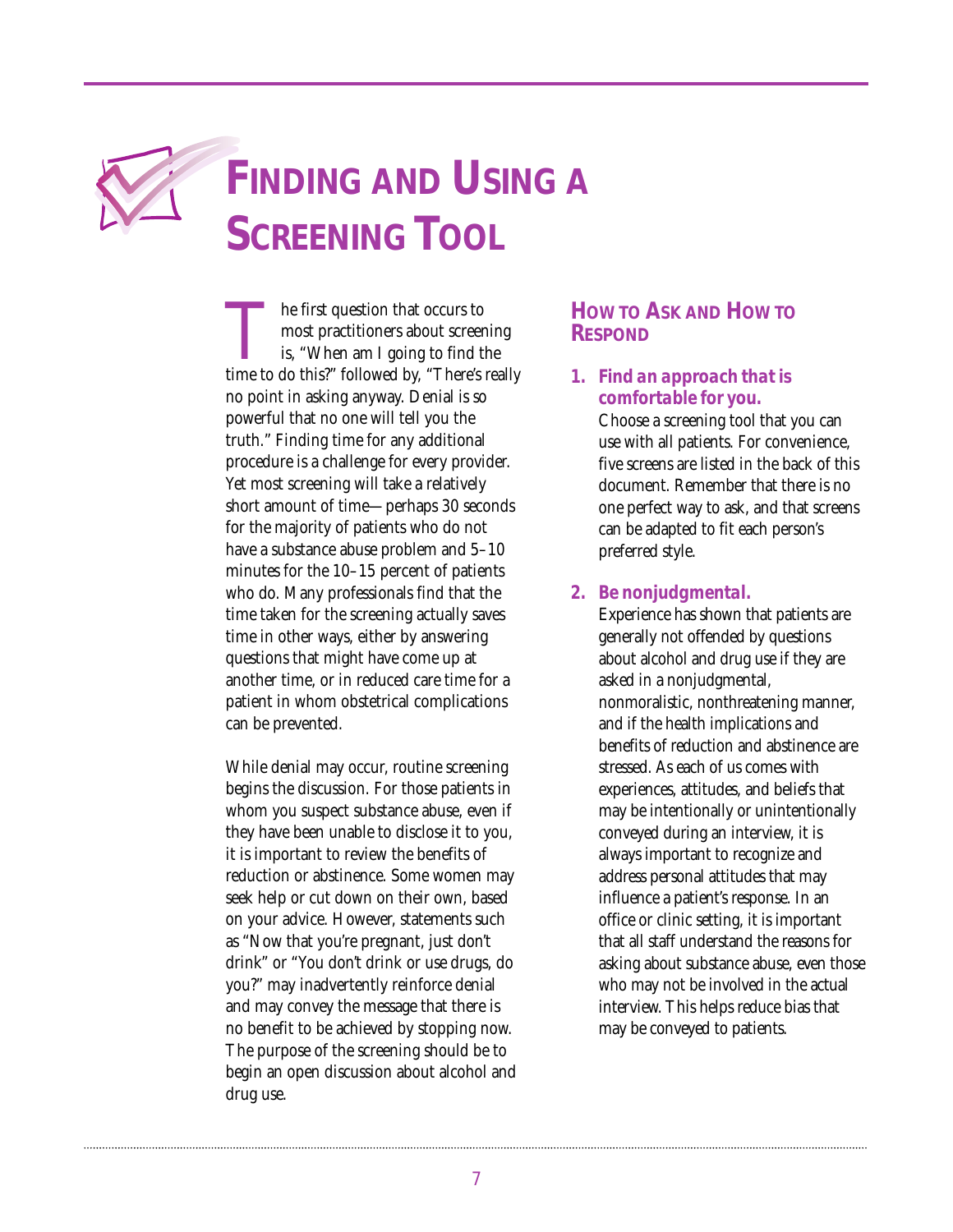#### *3. Make it a routine part of prenatal care.*

Just as women are routinely screened for gestational diabetes, appropriate weight gain, anemia, etc., screening for substance abuse should be seen as another low-cost way to provide optimal prenatal care. Asking the same questions of every patient reduces subjectivity in deciding who should and should not be screened.

#### *4. Know how to respond.*

Prepare yourself for patients' questions about why you are asking. Become familiar with the risks of substance abuse and the benefits of stopping during pregnancy. Set the tone with introductory statements such as "I ask all my patients these questions because it is important to their health and the health of their babies." Know how to counsel women with both negative and positive screens.

For patients with a *negative* screen (no risk determined):

- a. Review the benefits of abstinence for the duration of the pregnancy.
- b. Reassure patients that small amounts of alcohol (one drink or less in any 24-hour period) consumed prior to the visit need not be a concern, that occasional use before conception does not pose a risk, and that foods containing alcohol (such as Kahlua ice cream or rum cake) are not a problem.

For patients who have a *positive* screen (risk determined):

- a. Review for the patient what she has just reported to you.
- b. State your concern for the health of the mother and the baby.
- c. State your belief that you know the mother wants her baby to be as healthy as possible and that she can improve the health of her baby by stopping use of alcohol and drugs.
- d. State the need for her to stop using drugs and/or alcohol during pregnancy, and that you and she will work together to achieve this.
- e. Discuss possible strategies for her to stop—e.g., individual counseling, 12-step programs, and addiction treatment programs.
- f. Suggest a referral for a more indepth assessment by a specialist. Become knowledgeable regarding specialists and treatment centers for appropriate referrals. If feasible, call and make the appointment while the patient is in the office.
- g. Make a follow-up appointment to see the patient after her drug/ alcohol assessment and keep an ongoing interest in the problem. Praise any reduction in use that she reports to you.
- h. Maintain communication with the treatment provider to monitor progress.

#### *5. Be positive.*

While no one can promise any woman a perfect pregnancy outcome, you can assure women that they will improve the chances that their babies will be healthy by discontinuing drug and alcohol use. Emphasize that benefits will begin as soon as the woman reduces or stops use, and that the earlier she is able to stop the better. It is never too late.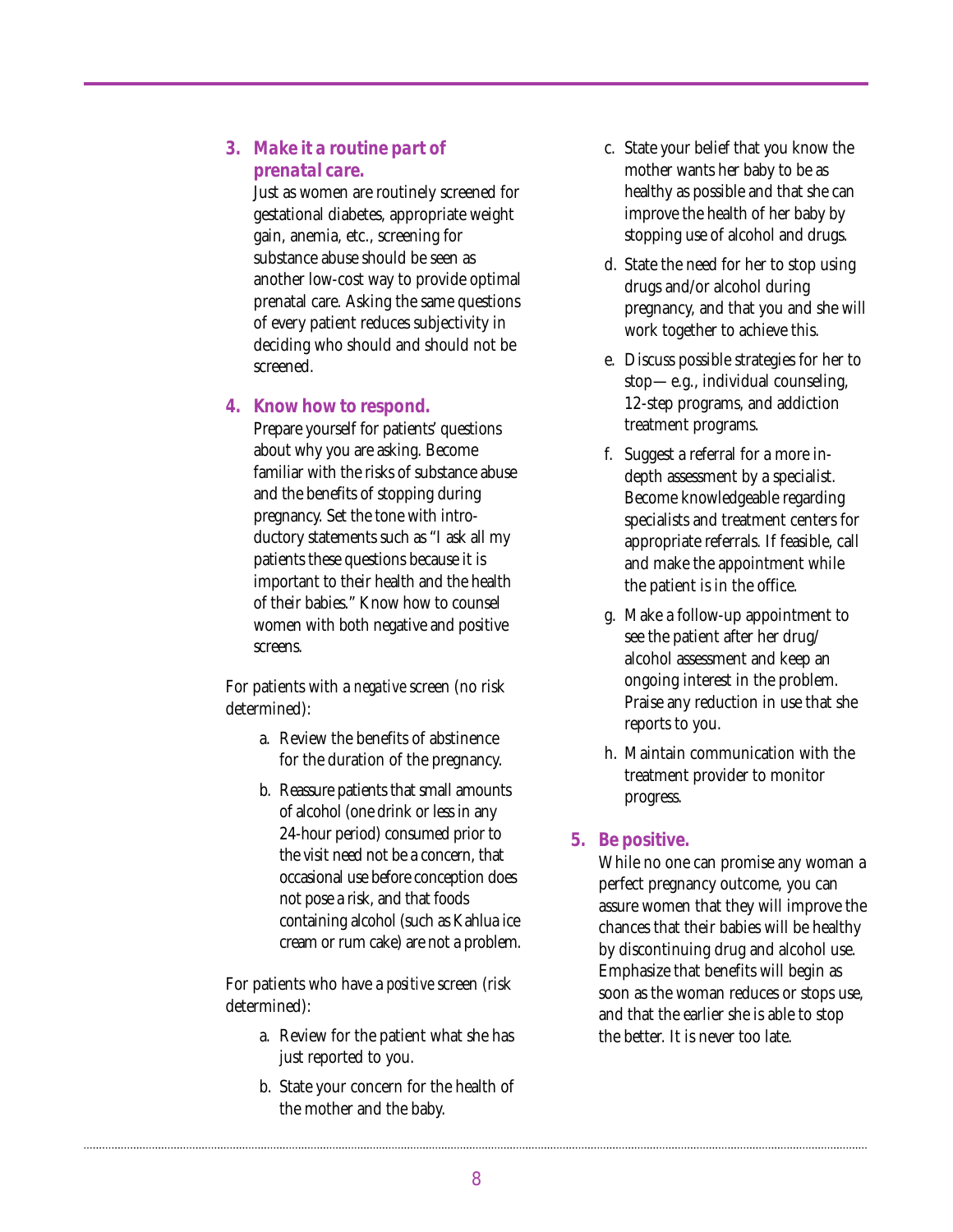

# **REFERRAL SOURCES**

We ost hospitals have substance<br>abuse treatment programs and<br>with patient assessments. If a program is not abuse treatment programs and should be able to provide you available where you practice, contact your state Division of Substance Abuse Services (usually part of the Department of Public Health) and ask for a referral. Pregnant women have unique treatment needs, and will do best in a program that can address these needs. Most states now have programs specifically designed for pregnant women and for mothers. There are also numerous private hospitals and counselors who treat substance abuse. Twelve-step programs such as Alcoholics (or Cocaine or Narcotics) Anonymous can also provide useful support to women addressing these problems. All of these programs are listed in the Yellow Pages.

If you live in an area where no formal treatment programs exist or access to them is extremely limited, you may be the only resource available to a woman to help her reduce her substance use during pregnancy. In these circumstances, meeting weekly or even biweekly (as is done with other highrisk pregnancies) may be a first step towards expressing your concern and the seriousness of the situation. Suggest that the woman reduce her use by one-half each day, over several days until abstinence is achieved. Determine if her use is related to other problems in her life (depression, marital problems or domestic violence, history of sexual or physical abuse) and seek referrals for these issues. Above all, maintain support for her and affirm your belief that you know she can reduce her use and improve the health of her baby.

# **SCREENING INSTRUMENTS**

Five screening instruments are<br>presented on the following pages.<br>They were chosen from a large fie<br>of instruments for their brevity, validity, ive screening instruments are presented on the following pages. They were chosen from a large field specificity, and sensitivity in detecting alcohol and drug problems. All have been tested with populations of pregnant women. While most substance abuse screens were initially developed to inquire about alcohol use, it is possible to add the term "drugs" (or specifically list drugs of concern) to any of the screens listed here. Some of these screens

inquire about the frequency and quantity of use; others ask about problems associated with substance abuse. Ideally the questions are asked face-to-face while taking a history. However, many providers have had success screening for substance abuse by placing these questions on an intake form that the patient fills out, and then doing follow-up when reviewing the history.

The screens are presented in alphabetical order.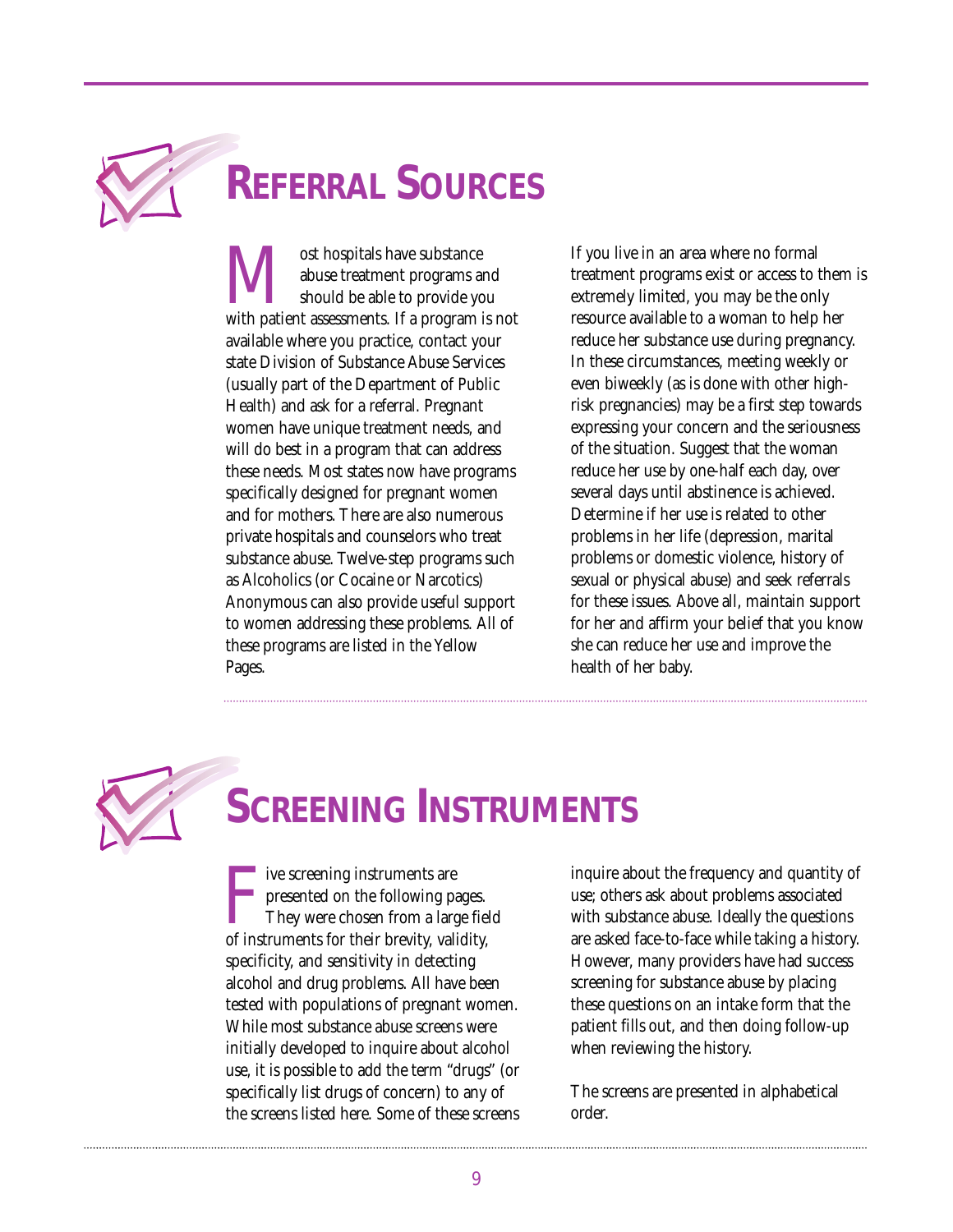### **AUDIT**

- 1. How often do you have a drink containing alcohol?
	- (0) Never
	- (1) Monthly
	- (2) 2–4 times a month
	- (3) 2–3 times a week
	- (4) 4 or more times a week
- 2. How many drinks containing alcohol do you have on a typical day when you are drinking?
	- $(0)$  1–2
	- (1) 3 or 4
	- (2) 5 or 6
	- (3) 7–9
	- (4) 10 or more
- 3. How often do you have six or more drinks on one occasion?
	- (0) never
	- (1) less than monthly
	- (2) monthly
	- (3) weekly
	- (4) daily or almost daily
- 4. How often during the last year have you found that you were unable to stop drinking once you started?
	- (0) never
	- (1) less than monthly
	- (2) monthly
	- (3) weekly
	- (4) daily or almost daily
- 5. How often during the last year have you failed to do what was normally expected of you because of drinking?
	- (0) never
	- (1) less than monthly
	- (2) monthly
	- (3) weekly
	- (4) daily or almost daily
- 6. How often during the last year have you needed a first drink in the morning to get yourself going after a heavy drinking session?
	- (0) never
	- (1) less than monthly
	- (2) monthly
	- (3) weekly
	- (4) daily or almost daily
- 7. How often during the last year have you felt guilt or remorse after drinking?
	- (0) never
	- (1) less than monthly
	- (2) monthly
	- (3) weekly
	- (4) daily or almost daily
- 8. How often during the last year have you been unable to remember what happened the night before because of drinking?
	- (0) never
	- (1) less than monthly
	- (2) monthly
	- (3) weekly
	- (4) daily or almost daily
- 9. Have you or someone else been injured as the result of your drinking?
	- (0) no
	- (2) yes, but not in the last year
	- (4) yes, during the last year
- 10. Has a friend, relative, or doctor or other health worker been concerned about your drinking or suggested you cut down?
	- (0) no
	- (2) yes, but not in the last year
	- (4) yes, during the last year

Scores are in parentheses. A score of 8 or more is considered a positive screen.

Saunders JB, Aasland OG, Babor TF, De La Fuente JR, Grant M. 1993. Development of the Alcohol Use Disorders Identification Test (AUDIT): WHO collaborative project on early detection of persons with harmful alcohol consumption—II. *Addiction 88(6).*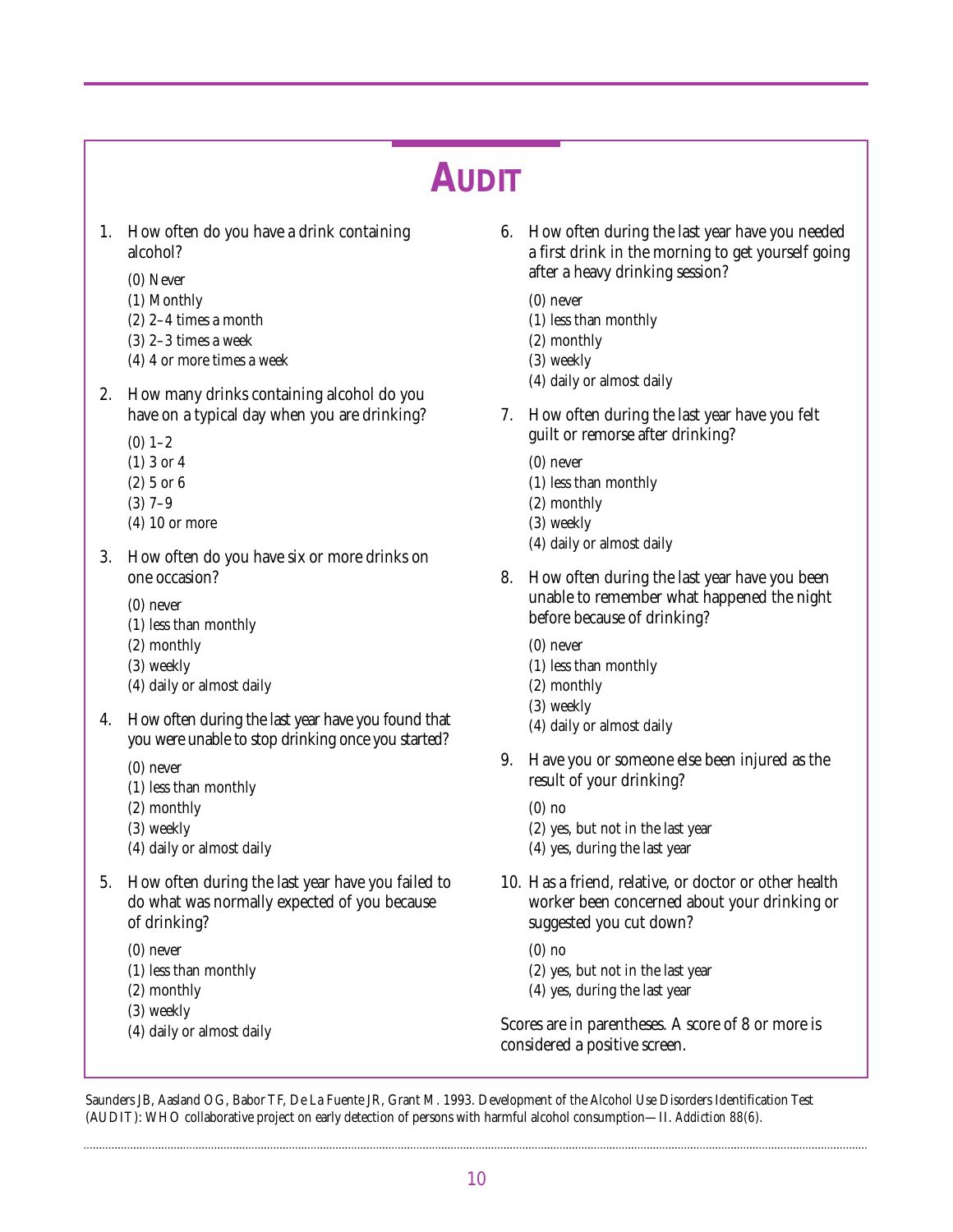### **4PS**

Have you ever used drugs or alcohol during this **P**regnancy? Have you had a problem with drugs or alcohol in the **P**ast? Does your **P**artner have a problem with drugs or alcohol? Do you consider one of your **P**arents to be an addict or alcoholic?

This screening device is often used as a way to begin a discussion about drug or alcohol use. Any woman who answers yes to one or more questions should be referred for further assessment.

Ewing H. Medical Director, Born Free Project, Contra Costa County, 111 Allen Street, Martinez, CA 94553. Phone: (510) 646-1165.

## **T-ACE**

How many drinks does it take for you to feel high? (**T**olerance)

Have people **A**nnoyed you by criticizing your drinking?

Have you ever felt you ought to **C**ut down on your drinking?

Have your ever had a drink first thing in the morning to steady your nerves or get rid of a hangover? (**E**ye-opener)

Any woman who answers more than two drinks on the tolerance question is scored 2 points. Each yes to the additional three questions scores 1. A score of 2 or more is considered a positive screen, and the woman should be referred to a specialist for further assessment.

Sokol RJ, Martier SS, Ager JW. 1989. The T-ACE questions: Practical prenatal detection of risk drinking. *American Journal of Obstetrics and Gynecology* 160(4).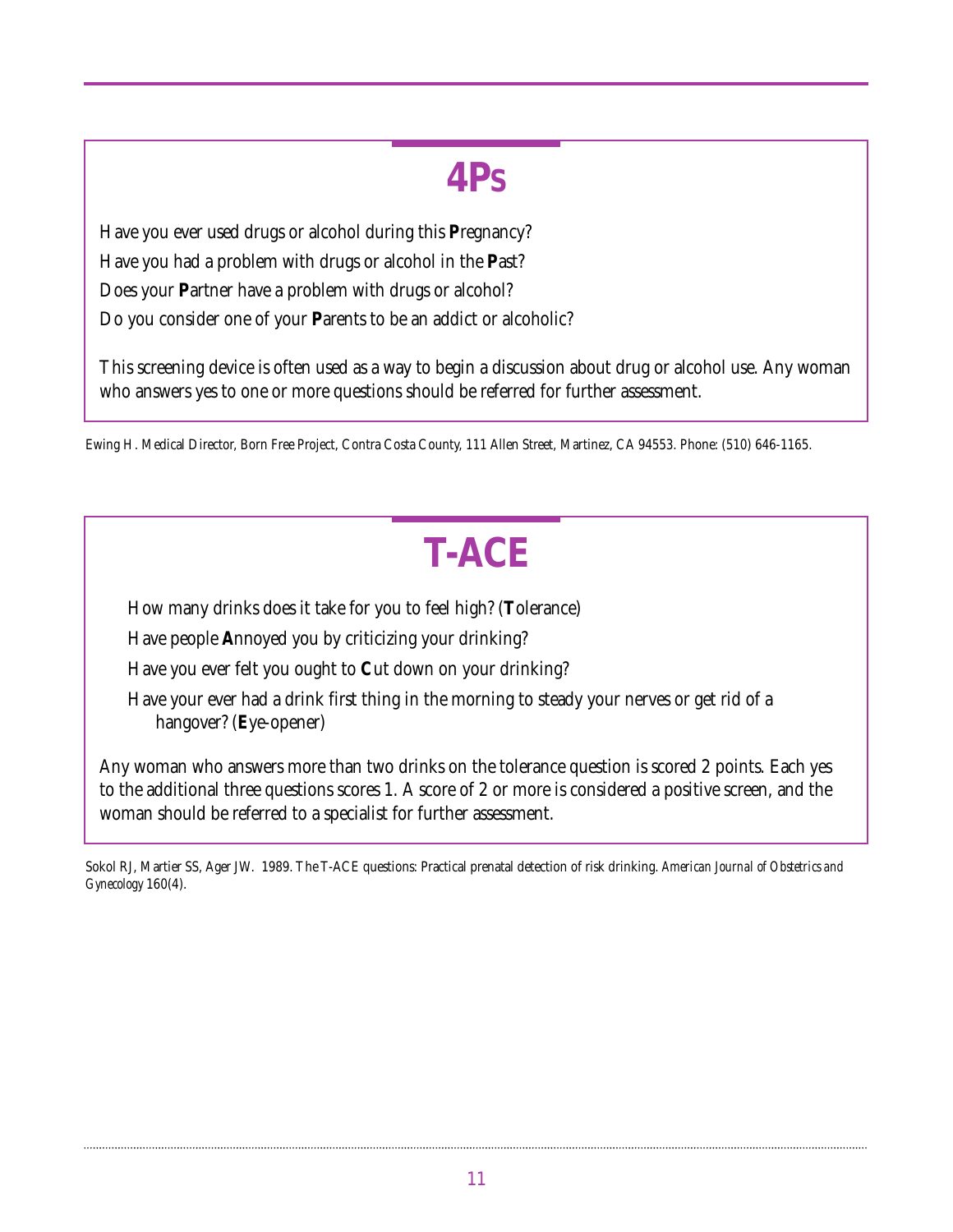### **TWEAK**

How many drinks does it take for you to feel high? (**T**olerance)

Does your partner (or do your parents) ever **W**orry or complain about your drinking?

- Have you ever had a drink first thing in the morning to steady your nerves or get rid of a hangover? (**E**ye-opener)
- Have you ever **A**wakened the morning after some drinking the night before and found that you could not remember part of the evening before?

Have you ever felt that you ought to **K**/Cut down on your drinking?

A woman receives 2 points on the tolerance questions if she reports that she can hold more than five drinks without falling asleep or passing out. A positive response to the worry question scores 2 points, and a positive response to each of the last three questions scores 1 point each. A total score of 2 or more indicates that the woman is a risk drinker and requires further assessment.

Russell M. 1994. New assessment tools for risk drinking during pregnancy. *Alcohol Health and Research World* 18(1).

## **TEN-QUESTION DRINKING HISTORY (TQDH)**

- Beer: How many times a week do you drink beer? How many cans do you have at one time? Do you ever drink more?
- Wine: How many times per week do you drink wine? How many glasses do you have at one time? Do you ever drink more?
- Liquor: How many times per week do you drink liquor? How many drinks do you have at one time? Do you ever drink more?

Has your drinking changed during the past year?

Any woman who reports drinking more than four drinks once a week or more is considered at risk and requires further evaluation.

Weiner L, Rosett HL, Edelin KC. 1982. Behavioral evaluation of fetal alcohol education for physicians. *Alcoholism: Clinical and Experimental Research* 6(2).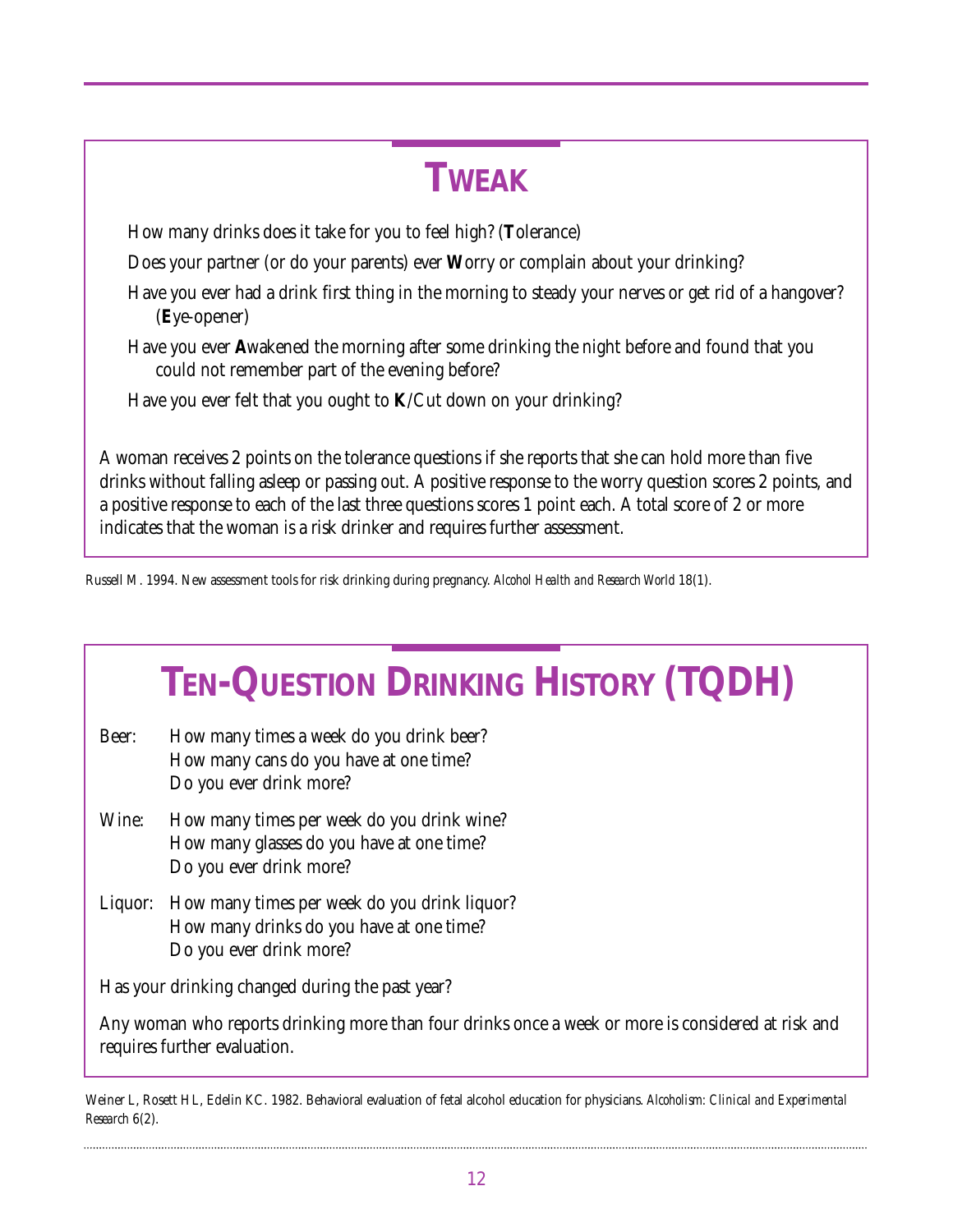

## **REFERENCES**

- Abel EL, Sokol RJ. 1991. A revised conservative estimate of the incidence of FAS and its economic impact. *Alcoholism: Clinical and Experimental Research* 15(3).
- Chasnoff IJ, Griffith R, MacGregor. 1989. Temporal patterns of cocaine use in pregnancy. *Journal of the American Medical Association* 261:1741–1744.
- Chasnoff IJ, Landress HJ, Barrett ME. 1990. The prevalence of illicit drug or alcohol use during pregnancy and discrepancies in mandatory reporting in Pinellas county, Florida. *New England Journal of Medicine* 322:1202–1206.
- Christmas J, Knisely J, Dawson K, Dinsmoor M, Weber S, Schnoll S. 1992. Comparison of questionnaire screening and urine toxicology for detection of pregnancy complicated by substance abuse. *Obstetrics and Gynecology* 80:750–754.
- General Accounting Office. *Drug Exposed Infants: A Generation at Risk.* Washington, DC: U.S. General Accounting Office, 1990. Publication No. GAO/HRD 90-138.
- Gomby D, Shiono PH. 1991. Estimating the number of substance exposed infants. *The Future of Children* 1:17–25.
- Larsson G. 1983. Prevention of fetal alcohol effects: An antenatal program for early detection of pregnancies at risk. *Acta Obstetrica et Gynecologica Scandinavica* 62:171–178.
- Larsson G, Gohlin A-B, Tunell R. 1985. Prospective study of children exposed to

variable amounts of alcohol in utero. *Archives of Diseases in Childhood* 60:316–321.

- McElaney L (producer). 1991. *Straight from the Heart* [videotape]. Cambridge, MA: Vida Health Communications.
- Minor M, Van Dort B. 1982. Prevention research on the teratogenic effects of alcohol. *Preventive Medicine* 11:346–359.
- National Institute on Drug Abuse. 1996. *National pregnancy and health survey: Drug use among women delivering live births:* 1992. Rockville, MD: U.S. Department of Health and Human Services.
- Phibbs CS, Bateman DA, Schwartz RM. 1991. The neonatal costs of maternal cocaine use. *Journal of the American Medical Association* 266:1521–1526.
- Rosett HL, Weiner L. 1981. Identifying and treating pregnant patients at risk from alcohol. *Canadian Medical Association Journal* 125:149–154.
- Rosett HL, Weiner L, Edelin KC. 1983. Treatment experience with problem pregnant drinkers. *Journal of the American Medical Association* 249:2029–2033.
- Schwartz RH..1993..Not in my practice [editorial]. *Obstetrics and Gynecology* 82(4).
- Smith IE, Coles CD, Lancaster J, Fernoff PM, Falek A. 1986. The effect of volume and duration of prenatal ethanol exposure on neonatal physical and behavioral development. *Neurobehavioral Toxicology and Teratology* 8:375–381.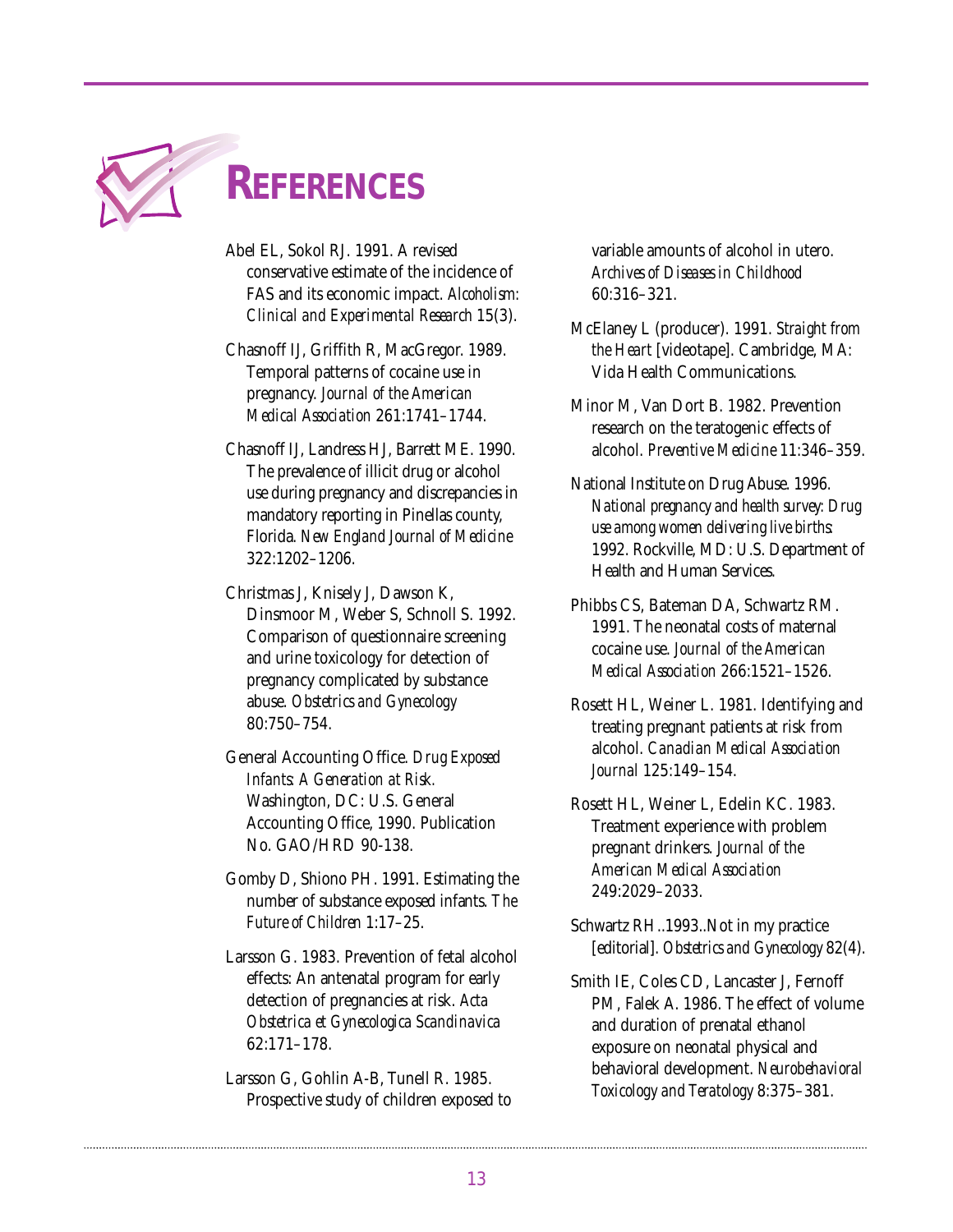Sokol RJ. 1980. Alcohol and spontaneous abortion [Letter to the editor]. *Lancet* 2.

Stratton K, Howe C, Battaglia F, eds. 1996. *Fetal Alcohol Syndrome: Diagnosis, Epidemiology, Prevention and Treatment.* Washington, DC: National Academy Press.

Weiner L, Larsson G. 1987. Clinical prevention of fetal alcohol effects: A reality. *Alcohol, Health and Research World* 2(4):60–63.

Woods J, ed. 1993. *Clinical Obstetrics and Gynecology* 36(2):221–222.